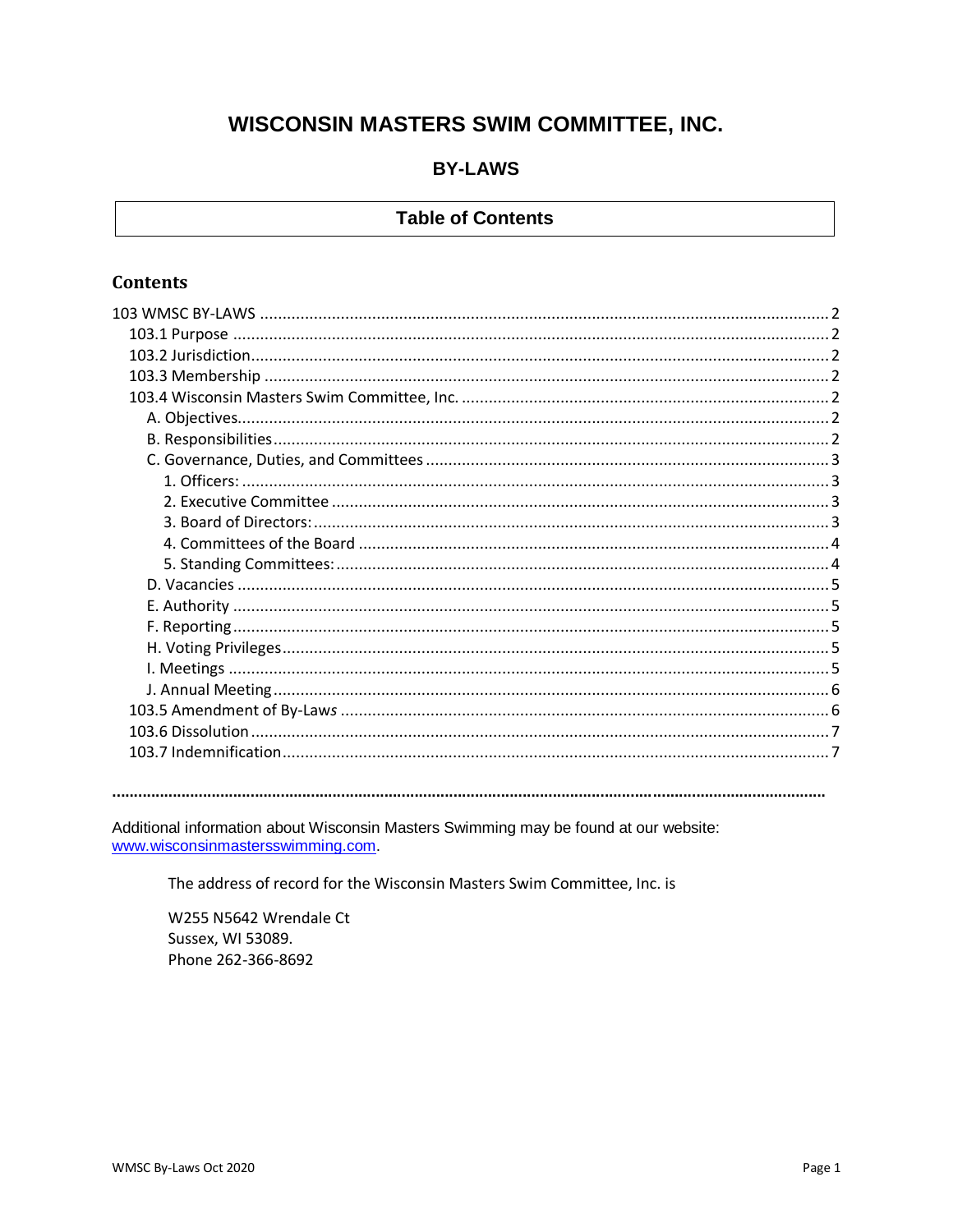# <span id="page-1-0"></span>**103 WMSC BY-LAWS**

# <span id="page-1-1"></span>**103.1 Purpose**

1. To promote masters swimming consistent with the goals, rules, and regulations of United States Masters Swimming, Inc. (USMS), or its successor organizations.

2. To operate exclusively for public health, safety and charitable purposes, including for such purposes, the making of distributions to corporations, trusts, community chests, funds or foundations that qualify as exempt organizations under Section 501 (c) (3) of the internal Revenue Code of 1954, as amended (or the corresponding provisions of any future United States Internal Revenue Law).

## <span id="page-1-2"></span>**103.2 Jurisdiction**

The Wisconsin Masters Swim Committee, Inc. (WMSC) is registered with the State of Wisconsin as a non-stock, not for profit Corporation, and is a Local Masters Swimming Committee (LMSC), a subsidiary of and governed by United States Masters Swimming, Inc. (USMS) a 501 (c) (3) corporation. WMSC covers the geographical area of the State of Wisconsin except for the counties of St. Croix, Dunn and Pierce.

## <span id="page-1-3"></span>**103.3 Membership**

The membership shall consist of all swim organizations and individuals who are interested in the purpose and programs of WMSC and are currently registered with USMS and WMSC.

## <span id="page-1-4"></span>**103.4 Wisconsin Masters Swim Committee, Inc.**

WMSC has jurisdiction over the sport of Masters competitive swimming as has been delegated to it by USMS.

#### <span id="page-1-5"></span>**A. Objectives**

1. Establish and maintain educational programs appropriate for physical fitness and competition.

2. Establish and evaluate policies and procedures for WMSC, and coordinate scheduling and conduct of sanctioned WMSC events.

3. Provide information and communication to clubs and swimmers pertaining to objectives of WMSC, club sanctions, events and their conduct, financial matters, and rules.

4. Promote safe conduct and operation of sanctioned events and their related facilities, and encourage maximum efficiency in the conduct of events with the utilization of certified officials.

#### <span id="page-1-6"></span>**B. Responsibilities**

1. Review, establish, and evaluate all policies in accordance with current USMS Policies and Rules, as well as Federal, State and local laws and regulations.

2. Adhere to officials, coaches, and Adult-Learn-To-Swim (ALTS) USMS programs designed to support WMSC and encourage new members.

3. Establish a yearly schedule of events.

4. Review and approve all valid requests for sanctions and approved events.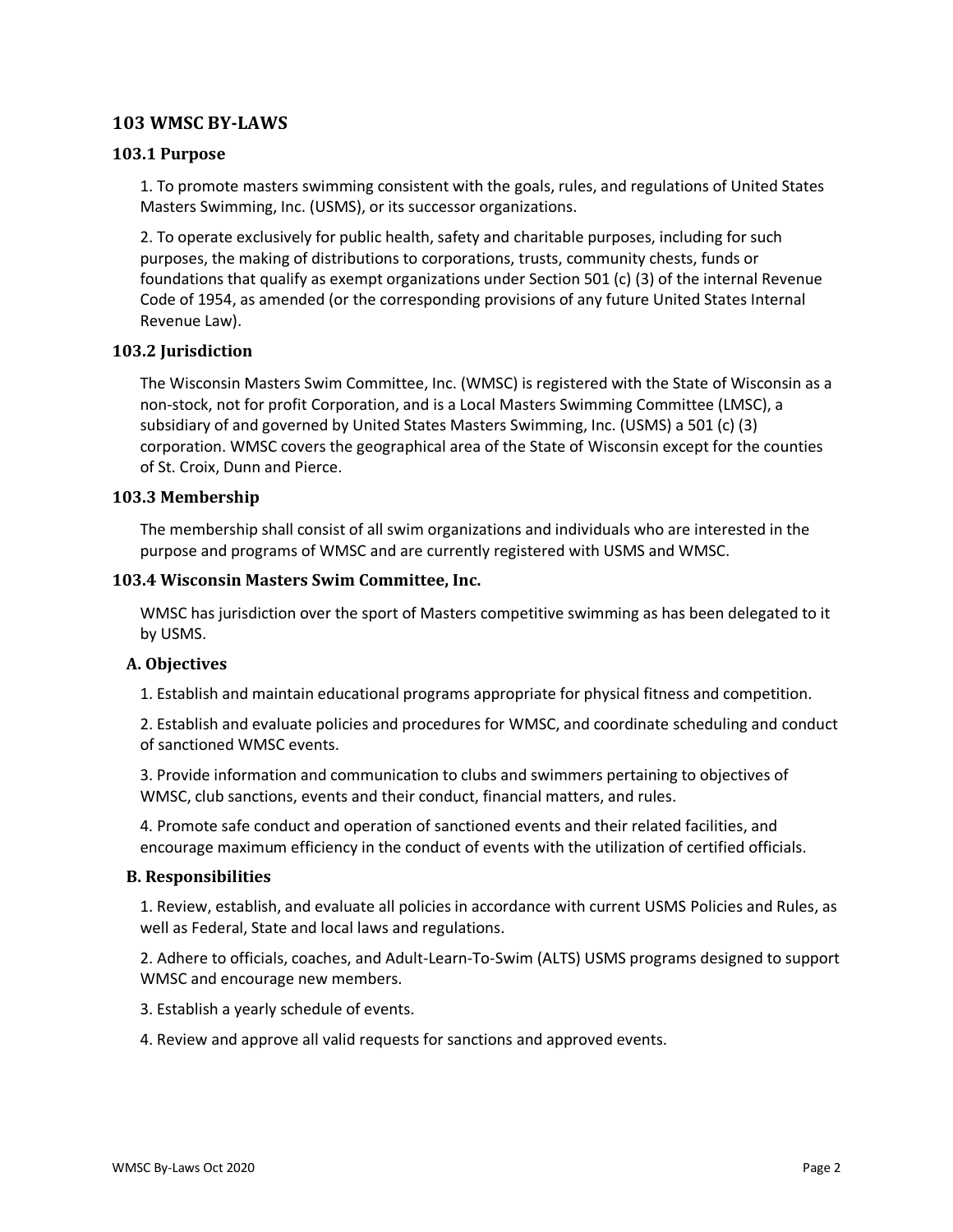# <span id="page-2-0"></span>**C. Governance, Duties, and Committees**

## <span id="page-2-1"></span>**1. Officers:**

The Officers of WMSC consist of the Chair, Vice-Chair, Secretary, and Treasurer. Each officer serves a term of one year or until a successor is selected. Officers are elected at the annual meeting of the WMSC held no later than November 1 of every year. There shall be no limit to the number of terms an Officer may serve.

a. **Duties of the Chair:** The Chair calls meetings when and where deemed necessary, presides at all meetings, and appoints committee chairs for Standing and Ad Hoc committees as necessary to fulfill the duties and responsibilities of WMSC, with the advice and consent of the Board of Directors.

b. **Duties of the Vice-Chair:** The Vice-Chair will assist the Chair as needed and will take over the Chair position until the next election if the current Chair leaves office before the conclusion of his or her one year term.

c. **Duties of the Secretary:** The Secretary is responsible for keeping a record of all meetings, conducting official correspondence, issuing meeting notices and copies of the minutes to the Board of Directors, and making such reports to the national office as are required by USMS rules.

d. **Duties of the Treasurer:** The Treasurer receives all the monies and bills approved by the Finance Committee or Board of Directors. The Treasurer is responsible for maintaining all financial records, including bank and checking records, for making timely reports to the Board of Directors, for preparing an annual budget and for making such reports to the national office as are required by USMS rules.

#### <span id="page-2-2"></span>**2. Executive Committee**

a. The Executive Committee shall be comprised of the Officers, and are delegated the responsibility for conducting the essential business of WMSC between regular meetings.

b. The WMSC Executive Committee shall have the authority to impose and enforce penalties, including censure, suspension, or expulsion from membership for any violation of the rules and regulations of WMSC and USMS or for actions which bring disrepute upon WMSC, USMS or upon the sport of swimming. Such actions may be appealed to USMS as specified in USMS rules and regulations.

c. The WMSC Executive Committee reserves the right to veto previously passed motions that are not in compliance with:

- 1. USMS policies, procedures, and rules.
- 2. US Tax law to ensure that the 501 (c) (3) tax exempt status is maintained.
- 3. Wisconsin statutes regarding tax exempt organizations.

#### <span id="page-2-3"></span>**3. Board of Directors:**

The membership of the Board of Directors of WMSC shall consist of the Officers, the Registrar, the Sanctions Chair, and the Records and Top 10 Tabulator. All members of the Board of Directors shall be current members of United States Masters Swimming (USMS) and WMSC.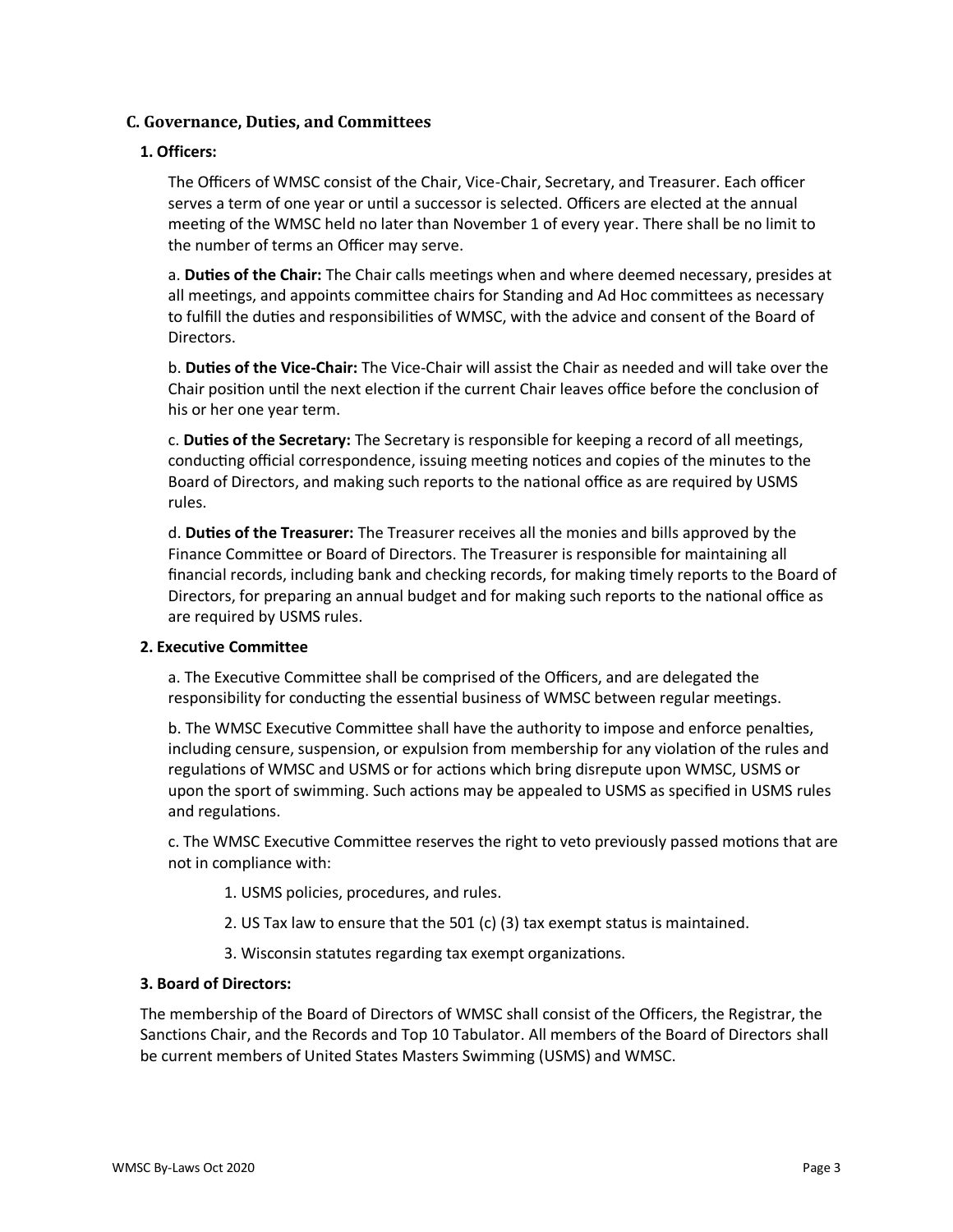#### <span id="page-3-0"></span>**4. Committees of the Board**

**a. Audit:** The Audit Committee shall examine and verify the WMSC annual financial report and file the appropriate, annual 990 tax report with the IRS. The Audit Committee also audits the bank statement through the year.

**b. Finance:** Members of the Finance Committee are the Treasurer, the Chair, the Vice-Chair, and the Auditor. The Finance Committee shall review regular cash flow statements prepared by the Treasurer, including receipts and disbursements; assist the WMSC Chair in the preparation of the annual budget; provide for an annual audit of WMSC's financial records; and prepare the required tax forms.

## <span id="page-3-1"></span>**5. Standing Committees:**

The standing committees of WMSC include the Registrar, Sanctions, Long Distance and Open Water, Fitness, Records and Top 10 Tabulator, Communications, Safety, Officials, Coaches, and Recognition and Awards committees. All committee chairs shall be appointed by the WMSC Chair, with the consent of the Officers. Members of each committee shall be appointed by the chair of that committee.

**a. Registrar:** The Registrar shall process individual and club applications for membership in WMSC/USMS, keep accurate records of said individual and club registrations, and make such reports to the USMS Registration Chair and/or Registrar as are required by USMS rules.

**b. Sanctions Committee:** The Sanctions Committee shall oversee the competitive program to insure that WMSC program offerings are consistent with USMS and WMSC objectives, rules, and policies; process applications for meet and event sanctions; provide meet directors with USMS rulebooks; process financial reports from sanctioned events; keep accurate records of said sanctions and reports; promote competent officiating; make suggestions for projects and priorities to the Board of Directors; and develop long-range plans for the WMSC programs.

**c. Long Distance and Open Water Committee**: The Long Distance Committee shall work with the Sanctions Committee in matters concerning long distance swimming as per the long distance swimming rules in the USMS rule book. This Committee shall also promote long distance and open water events within WMSC.

**d. Fitness Committee:** The Fitness Committee shall develop fitness swimming activities for the general membership, work with the USMS Fitness Committee, and educate adults on the fitness benefits of swimming.

**e. Records and Top 10 Tabulator:** The records and Top 10 Tabulator shall maintain WMSC swimming records, review WMSC meet results, and prepare lists of swimmers for national Top Ten consideration.

**f. Communications Committee:** The Communications Chair manages internal membership communication, external publicity for WMSC news and events, the WMSC website and social media sites. The Communications Chair may delegate responsibilities to other Communications Committee volunteers for website management or newsletter publication.

1. Webmaster: The Webmaster shall develop, enhance and maintain a website with information for members.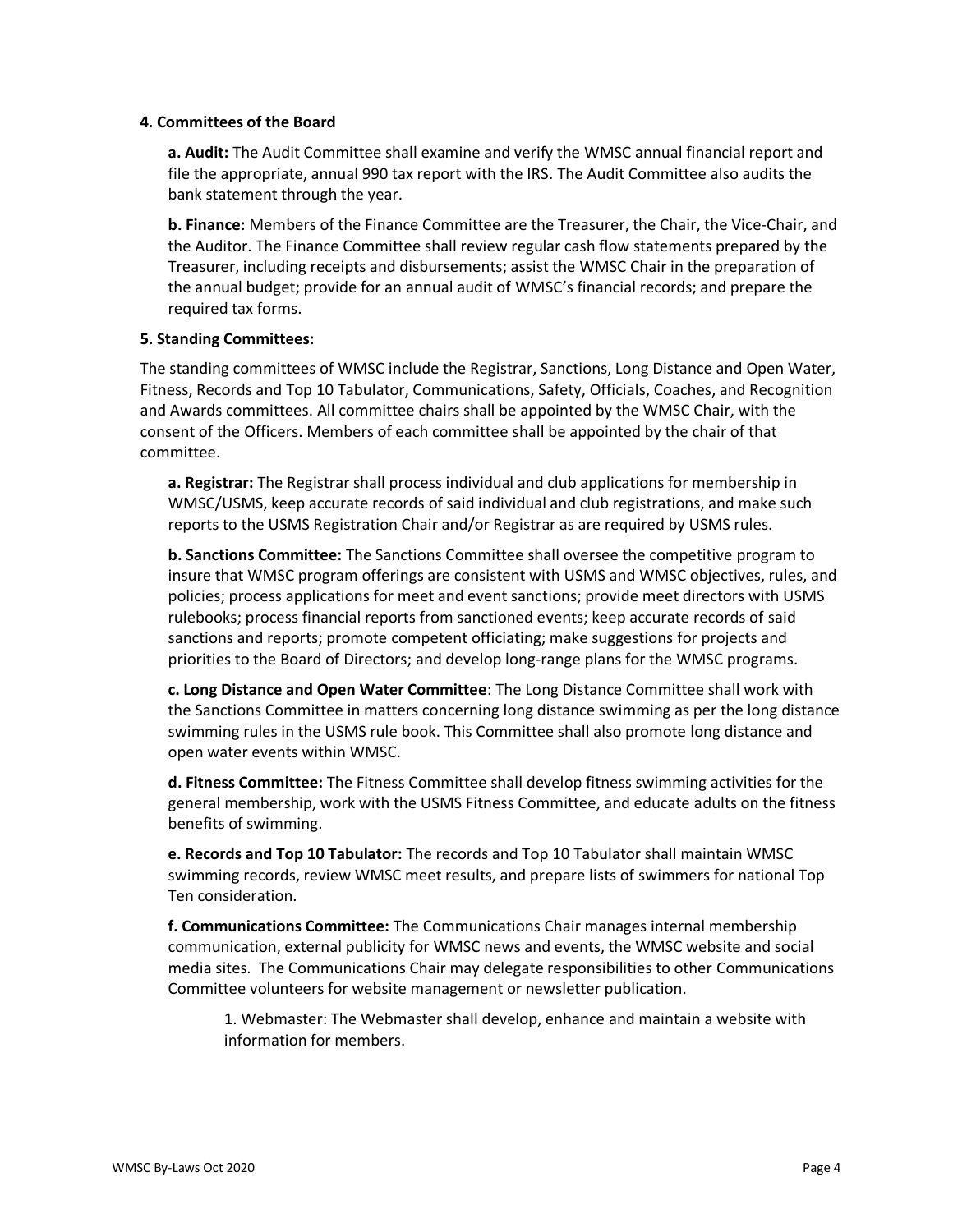2. Newsletter Editor: The Newsletter Editor shall publish a WMSC newsletter on a schedule established by the Board of Directors and delivered to members by mail, electronic mail, or both.

**g. Safety Committee:** The Safety Committee Chair shall promote and oversee safety for all swimmers attending sanctioned pool and open water events.

**h. Officials Committee:** The Officials Committee shall develop policies and procedures to assure that all WMSC sanctioned events are officiated uniformly and conducted in conformance with the USMS swimming rules. This committee shall also provide updates on rule changes and differences in USA Swimming rules and USMS rules to the meet directors.

**i. Coaches Committee:** The Coaches Committee shall develop programs and tools to enhance the quality of Masters swimming programs and coaching. The Committee shall maintain a list of coach members within WMSC. The Committee will work with the USMS Coaches Committee.

**j. Recognition and Awards Committee:** The Recognition and Awards Committee shall promote recognition of service to WMSC. The committee shall review and approve proposals for all official WMSC service awards and ensure that a history of all service awards is maintained. The committee shall determine the method of recognition and recipient selection.

#### <span id="page-4-0"></span>**D. Vacancies**

A vacancy of an Officer shall be filled, for the remaining term of office, by the Chair with the consent of the Board of Directors.

#### <span id="page-4-1"></span>**E. Authority**

Between annual meetings of WMSC, the Executive Committee shall have the authority to:

1. Carry out policies established by the Board of Directors.

2. Assume the policy-making responsibilities of the Board of Directors for time sensitive WMSC business.

#### <span id="page-4-2"></span>**F. Reporting**

A report of the actions taken by the Executive Committee shall be made available to the Board of Directors within 30 days of the action taken.

# **G. Removal of Officer**

An officer can be removed from office, for cause, by written petition of WMSC members and by vote of a majority of WMSC.

#### <span id="page-4-3"></span>**H. Voting Privileges**

1. All members of WMSC in good standing have voting privileges at meetings. No ballot or action shall include votes by proxy.

#### <span id="page-4-4"></span>**I. Meetings**

- 1. An annual meeting of WMSC shall be held at a time and site convenient for WMSC members.
- 2. Special meetings of WMSC may be called by the Chair whenever deemed necessary.
- 3. All currently registered Wisconsin Masters swimmers are encouraged to attend WMSC meetings.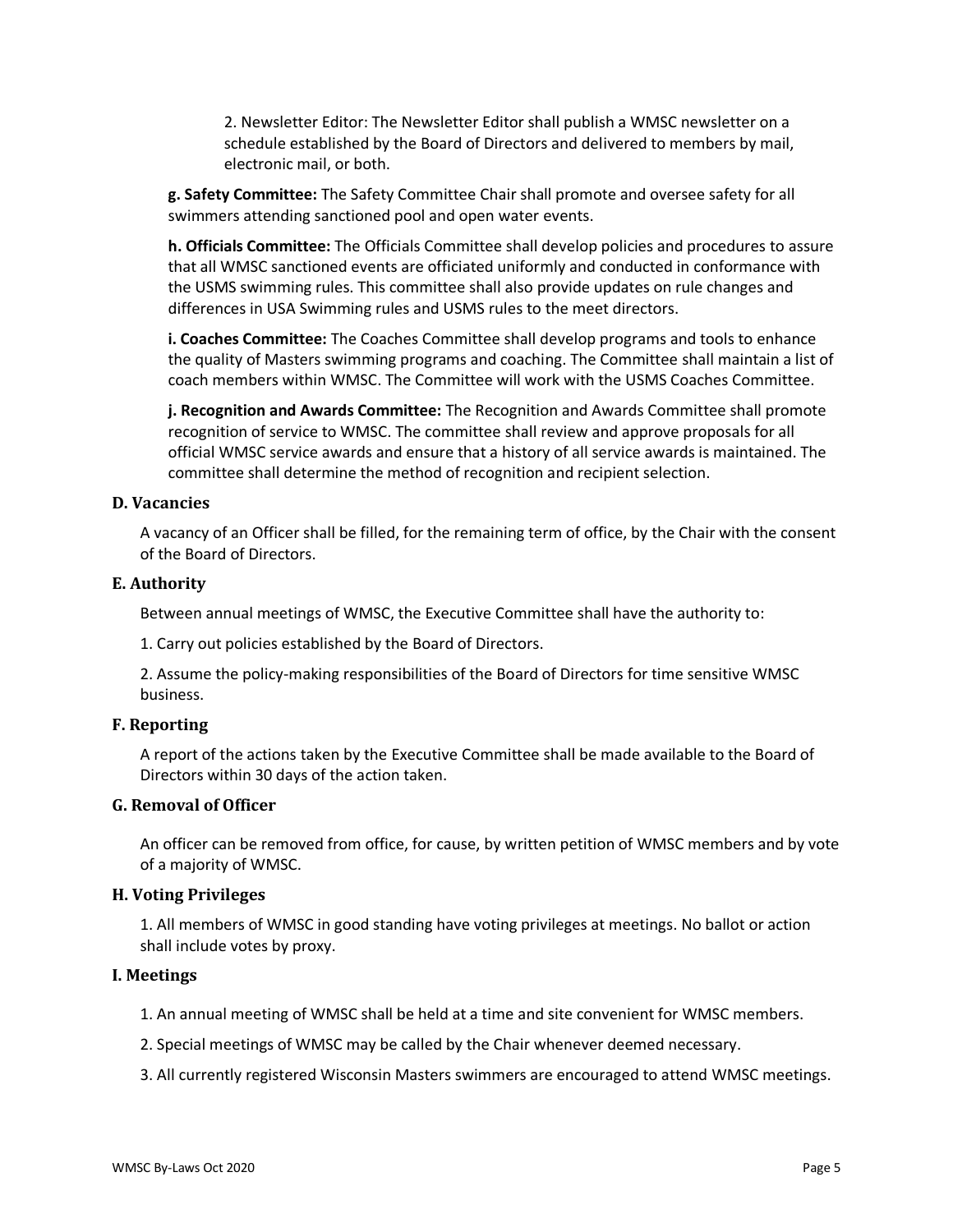# <span id="page-5-0"></span>**J. Annual Meeting**

1. The annual meeting of WMSC shall be held no later than November 1 of each year.

2. A special meeting may be called at the request of any two Officers should the WMSC Chair fail to call regular meetings or should special meetings be required.

3. All WMSC members shall be notified at least 90 days before the scheduled date of the annual meeting through the WMSC newsletter, electronic mail and web site. Members of the Board of Directors shall also be notified by regular or electronic mail no fewer than fifteen days prior to the date of the annual meeting.

4. The Annual Meeting shall be open to all registered WMSC members.

5. All members present at the Annual Meeting will have one vote. If a member holds more than one officer position or committee chair, that person will only have one vote.

- 6. Order of Business. At all meetings of WMSC the order of business shall be:
	- a. Roll Call
	- b. Announcements from the Chair
	- c. Reading, correction, and adoption of minutes
	- d. Review Officers' written reports
	- e. Review Committee Chairs' written reports
	- f. Review of tabled motions
	- g. Elections when appropriate
	- h. New motions presented to the Executive Committee
	- i. Summary of actions taken at Annual Meeting
	- j. Feedback and questions
	- k. Adjournment

7. Quorum. A quorum at all meetings shall consist of the majority of the Board of Directors.

8. Rules of Order: Roberts Rules of Order shall be used.

9. Motions must be presented in writing to the Executive Committee at least 60 days prior to the Annual Meeting. Motions on routine matters such as approval of minutes, committee reports and adjournments do not require advance notice.

10. Motions will be voted on as previously vetted by the Executive Committee, with the exception of dates, or minor word, spelling, or grammar changes. The meaning and intent of the motion shall remain unchanged.

#### <span id="page-5-1"></span>**103.5 Amendment of By-Law***s*

A. These By-Laws may be amended or repealed and new By-Laws adopted by a vote of the majority of members entitled to vote at the Annual Meeting.